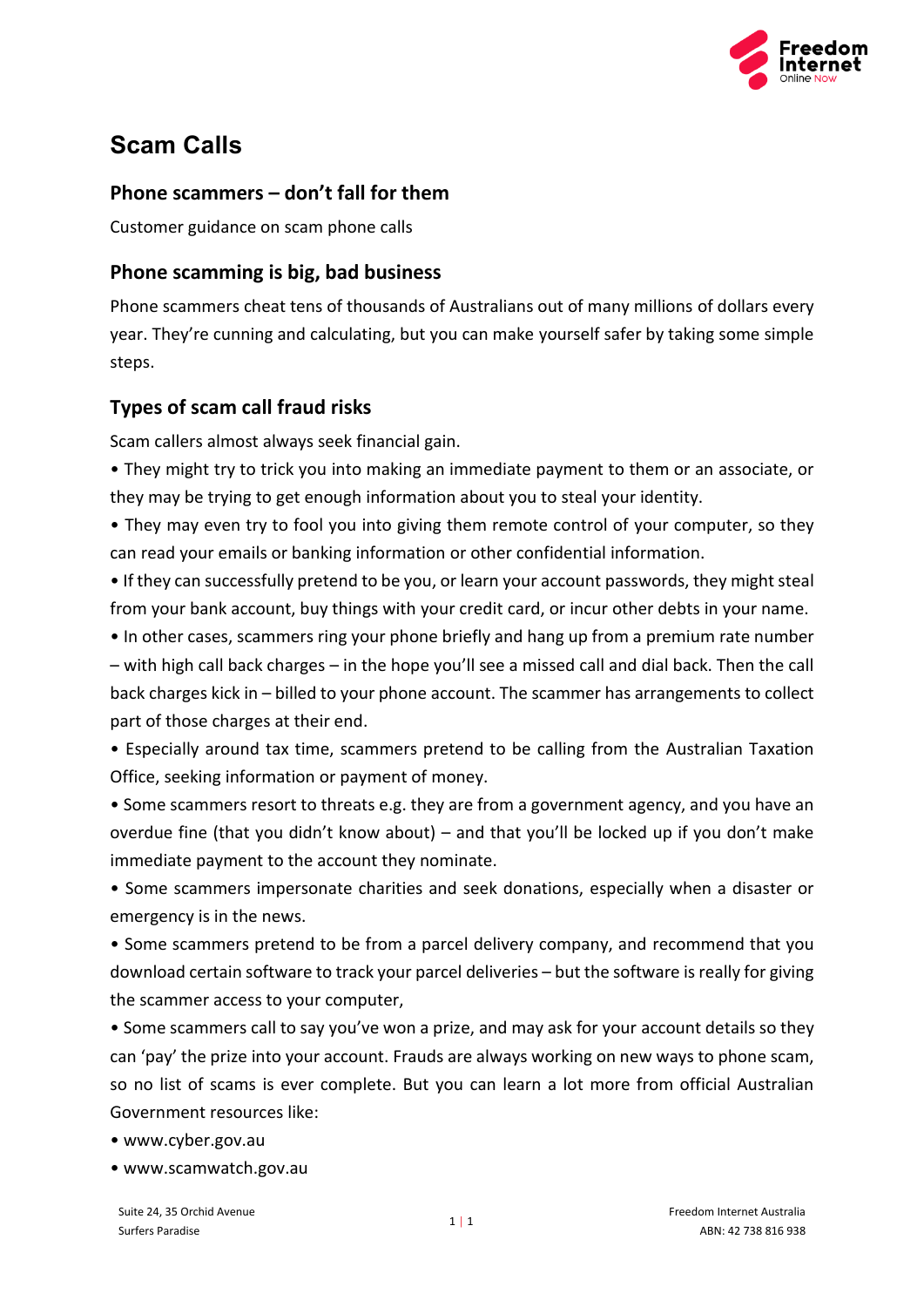

• www.communications.gov.au/what-we-do/phone/unwantedcommunications-

#### **FAQs**

We especially recommend the Australian Competition and Consumer Commission's publication the Little Black Book of Scams at www.accc.gov.au/publications/the-little-blackbook-of-scams – dealing with phone scams and other kinds of scam as well. Blocking suspicious or unwanted calls

#### *iPhones*

Do you use an iPhone? Make sure you've installed the latest version of the iOS operating system and you can 'silence unknown callers' in your phone settings. Any caller that's not in your contacts list will be diverted to voicemail. Listen to your voicemail, and if you decide the call is legitimate you can return the call, and perhaps add them to your contacts for future calls. To block an individual number, go to the recent calls screen and press "i" for a number's "information". There's a block option at the bottom of that screen. In the Apple App Store, you'll find several apps that may assist in identifying and blocking scam calls. Use the search term "call blocker" to find some options.

#### *Android phones*

Is your phone a Samsung, or another Android brand? Your recent calls list in the phone app may offer an option to block each number. If you've had calls from a number you don't trust, consider blocking them. In the Google Play Store, you'll find several apps that may assist in identifying and blocking scam calls. Use the search term "call blocker" to find some options.

#### *Landlines – anti-scam handsets*

Some phone companies offer handsets with built-in anti-scam features, like "announce" mode, where anyone calling your number needs to announce who they are and then press the "hash key". This will filter out the auto diallers that many scam callers use.

#### *Landlines – network blocking*

Phone network operators may be able to block specific problem numbers if you notify their support team.

#### **Reducing your risks**

You can minimise the risks associated with scam calls.

#### *Protect your personal information*

It's a good rule these days that information about you should only be shared with people you trust, and for good reason. Online, on the phone, or in the 'real' world, be discriminating in what personal information you give to strangers.

 $2 | 1$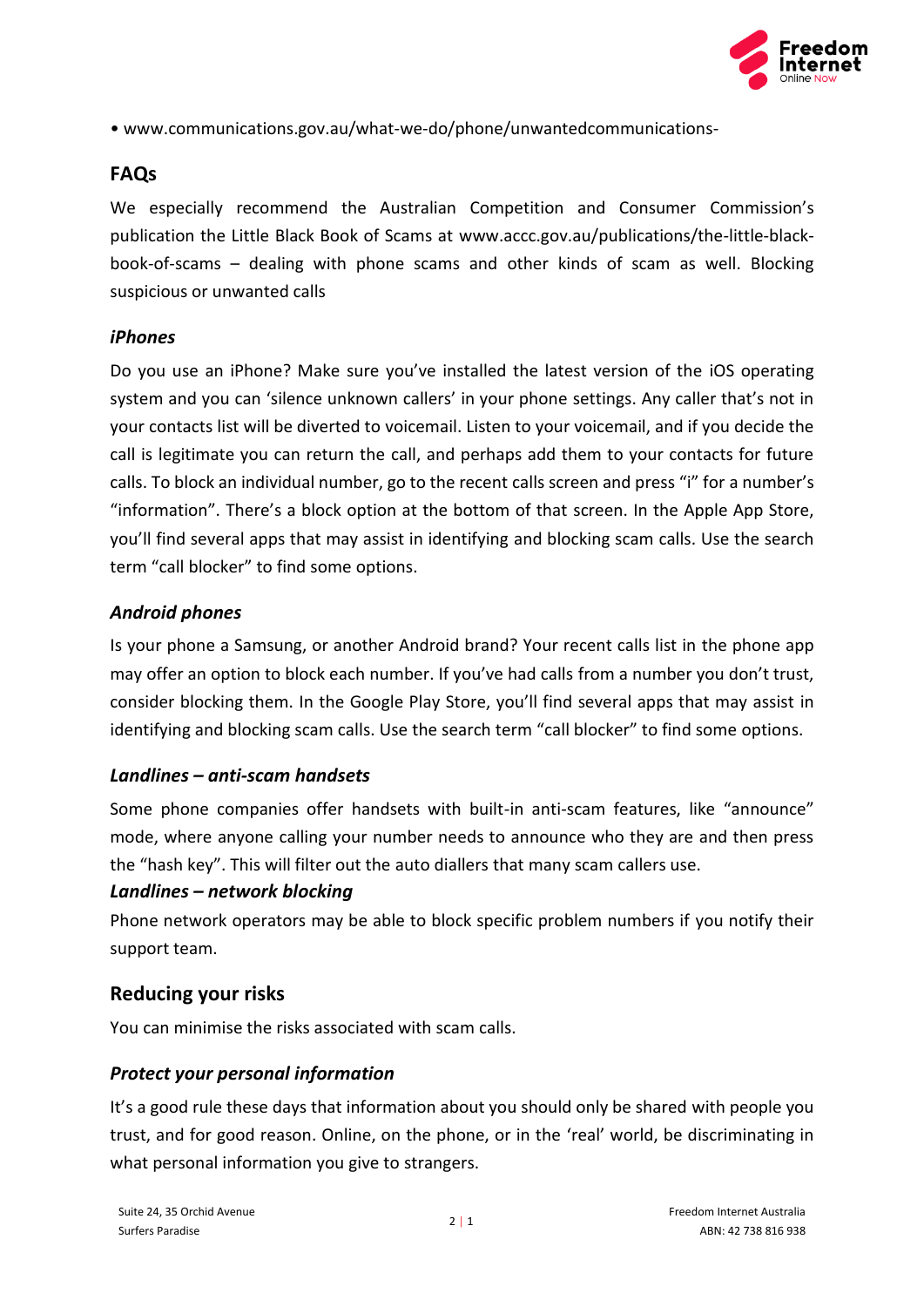

#### *Don't share personal information with unknown or unsolicited callers*

Has your bank or a government department ever asked your date of birth before talking about your affairs with you? If you tell a scam caller your date of birth, they could answer that security question as if they were you. Keep all your personal details sensibly secret, especially from callers you haven't reliably identified. That means name, address, date of birth, which bank you're with, etc, etc, etc. Unless you know who's asking, and why, treat all personal data secret.

## *Contact your financial institution immediately, if you think a scammer has taken your money, or may be able to*

Your bank or credit card issuer may be able to stop a transaction or even reverse it, if you act fast. They may be able to temporarily lock a card or account to protect it.

## *Change default PINs and passwords as soon as you get a new phone or other communications device*

Some equipment comes with a preset PIN or passcode (like "1111") or password (like "Admin"). Change these to personalised ones immediately, or a scammer might guess the PIN, passcode or password very easily.

#### *Choose strong PINS, passcodes and password*

Whether it's the PIN, passcode or password for your bank account, mobile phone handset, an online store or a health fund, make sure it's not a "weak" one that's easily guessed, or worked out by a computer – like "1234" or "0000" or "password", etc).

Use your favourite search engine to search for "how to choose a strong password" or "how to choose a secure password" for a lot of good advice on what makes a secure PIN, passcode or password.

#### *Lock your mobile handset with a secure PIN*

Set your mobile handset to auto-lock after a short period of non-use, and set it to require a strong PIN to unlock it. Even if your handset also offers face or fingerprint recognition, a weak PIN (like the current year) may let a fraud access it with ease.

#### *Make sure your voicemail PINs are secure*

Does your mobile phone service or landline offer a "voice mailbox" where callers can leave messages? It's great to be able to check your home messages from another phone when you're out – but not so great if a scammer can dial in and listen to them as well. Voicemail services almost always use a PIN to keep out unauthorised persons, but make sure your PIN is strong and secure,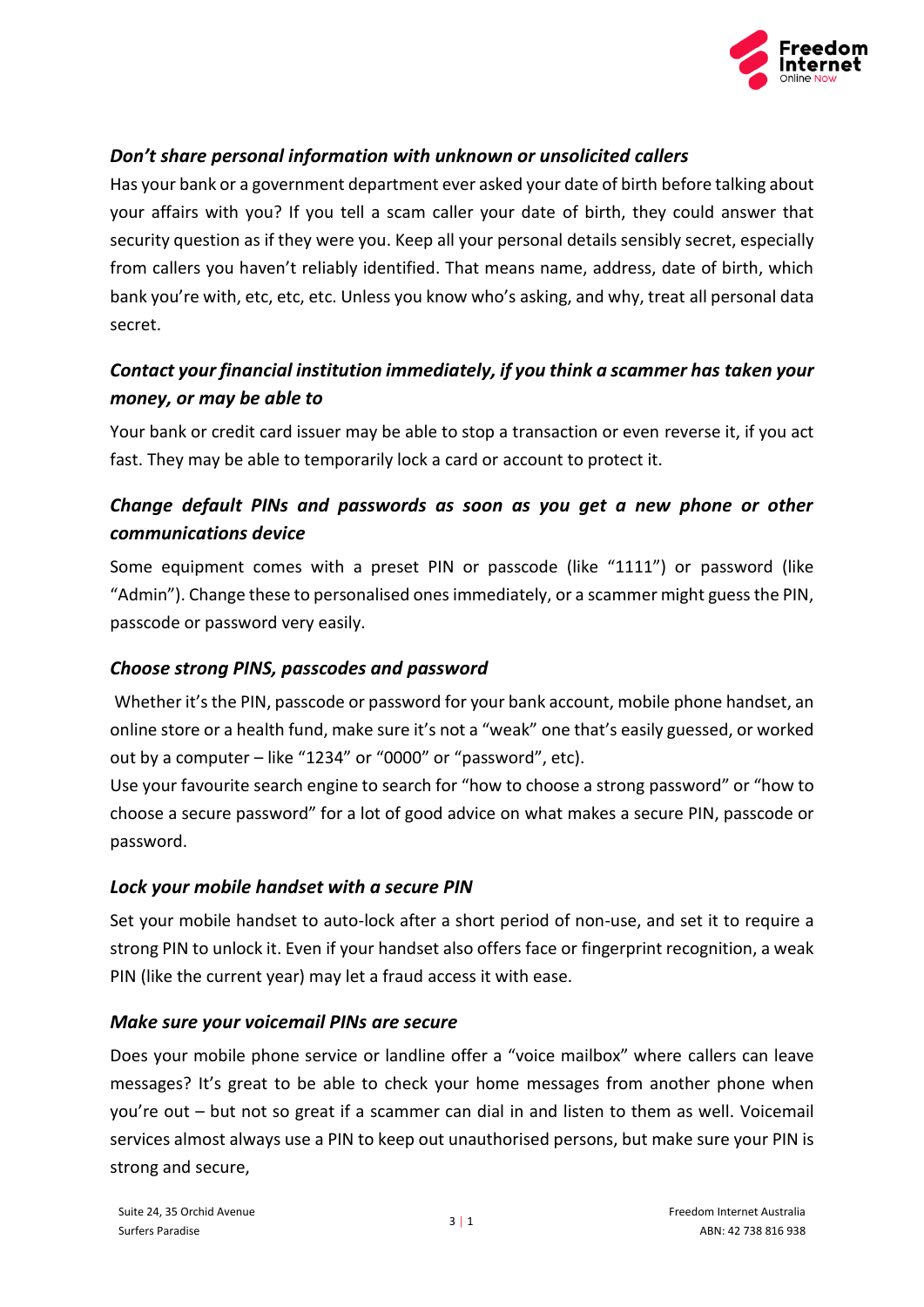

#### *Disable PABX ports and features that are not used*

If your business uses a "PABX", it's a powerful system – a "mini phone company in your office". But some of the powerful tools can be used for fraud. For instance, some systems let you dial in from outside and divert your office number to wherever you are. But there's always a risk of a bug that lets a scammer take control of your PABX feature and divert your calls to themself. Even if the risk is small, why take it if you never actually use that feature? If you have a PABX or another sophisticated business phone system, check your user manual or contact your product consultant for information about turning off unnecessary or unused features. A feature that isn't enabled normally can't be "hacked".

#### *Change PINs, passcodes and passwords regularly*

Using the same PINs, passcodes and passwords for a long time is a security risk. For instance, when online stores are hacked, lists of their customer passwords are often sold on the internet. If you changed your password regularly, the password being offered online would be stale before long – even before a scammer had a chance to use it.

## *Don't respond to text messages or missed calls from unknown international or Australian numbers, or unknown callers*

The tricks that scammers play with missed calls are explained above. Text messages asking for a call can be traps in the same way. Don't call back. If the caller is legitimate, they'll leave a message. If you think you know who it may have been, contact them by another means (e.g. email, another phone number on an official website, etc) and check if they called.

# *Block suspicious or unknown international or Australian numbers on mobile handsets and use of blocking services or products, where available, on landlines*

This is also explained above.

# *Let unknown calls to go to voicemail / listen to any message left / decide if this might be a genuine call*

It's explained above how to automatically send calls to voicemail (in some cases). If you can't do that, you can choose to simply not answer unknown calls. Your own voicemail message might encourage callers to leave a detailed message, so you get enough information to make an informed choice whether or not to call back.

#### *Talk to family or friends*

If you're not sure about a call you have received, talk about it with someone close to you. Two heads can be wiser than one.

#### *Don't take computer actions at the request or direction of a caller*